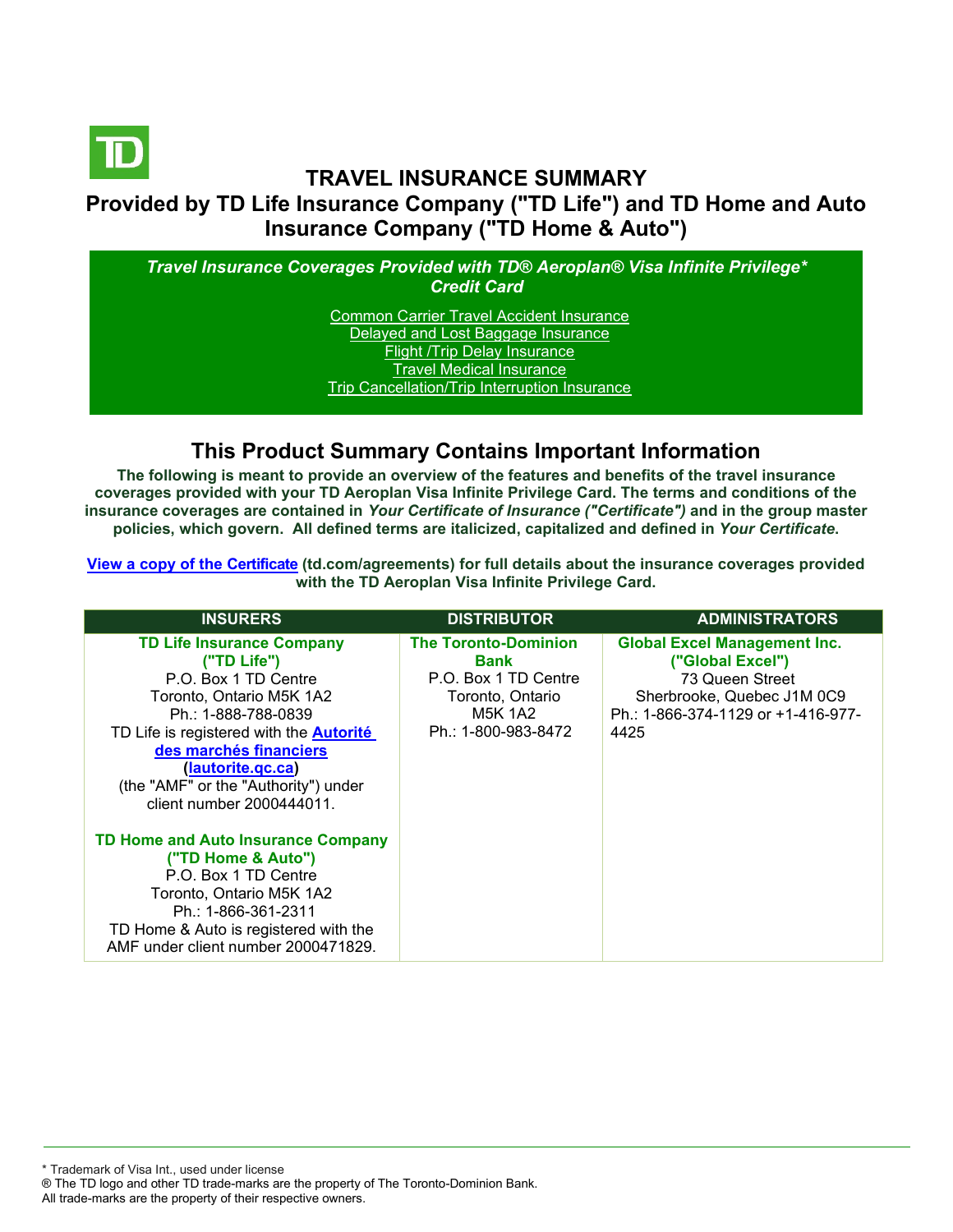# **General Information You Need to Know**

The following is applicable to **all insurance coverages** provided with the TD Aeroplan Visa Infinite Privilege Card, unless otherwise specified*:*



**Complaint Handling:** For information about our complaint processing policy and where a complaint may be filed, please visit our Customer Service & Problem Resolution page at: **<https://www.tdinsurance.com/customer-service/problem-resolution>**.



**Misrepresentation:** *You* must be accurate and complete in *Your* dealings with the *Insurer* at all times. The *Insurer* will not pay a claim if *You*, any person insured under *Your Certificate* or anyone acting on *Your* behalf makes a misrepresentation, attempts to deceive or mislead the *Insurer*, or makes a fraudulent, false or exaggerated statement or claim.



**Cancellation:** Insurance coverages are considered canceled on the date the credit card account is closed. If, at any time, *You* don't want these insurance coverages, *You* can decide not to use them or contact *Your* credit card provider to apply for a different credit card with alternative insurance coverages.



**Cost:** Your TD Aeroplan Visa Infinite Privilege Card has an annual fee charged by your credit card provider. No additional fee will be charged for the insurance coverages provided with the TD Aeroplan Visa Infinite Privilege Card.



**Claims:** *You* must report *Your* claim to *Our Administrator* by calling 1-866-374-1129 no later than the following time limits after the date the covered event(s) occurred:

- **Common Carrier Travel Accident Insurance** 
	- o 30 days; refer to section 10 "How To Submit A Claim" for full details.
- **Delayed and Lost Baggage Insurance** 
	- o 45 days; refer to section 8 " How To Submit A Claim" for full details.
- **Flight/Trip Delay Insurance** 
	- o 45 days; refer to section 7 " How To Submit A Claim" for full details.
- **Travel Medical Insurance** 
	- o Immediately; refer to section 10 "General Conditions" and section 8 " How To Submit A Claim" for full details.
- **Trip Cancellation/Trip Interruption Insurance** 
	- o Immediately; refer to section 10 "General Conditions" and section 8 " How To Submit A Claim" for full details.

Once *We* have approved the claim, *We* will notify *You* and payment will be made within 60 days. If the claim has been denied, *We* will inform *You* of the claim denial reasons within 60 days. *You* can appeal the decision by submitting new information to *Our Administrator*. For complete details, please see the applicable claims section (as listed above) in *Your Certificate.*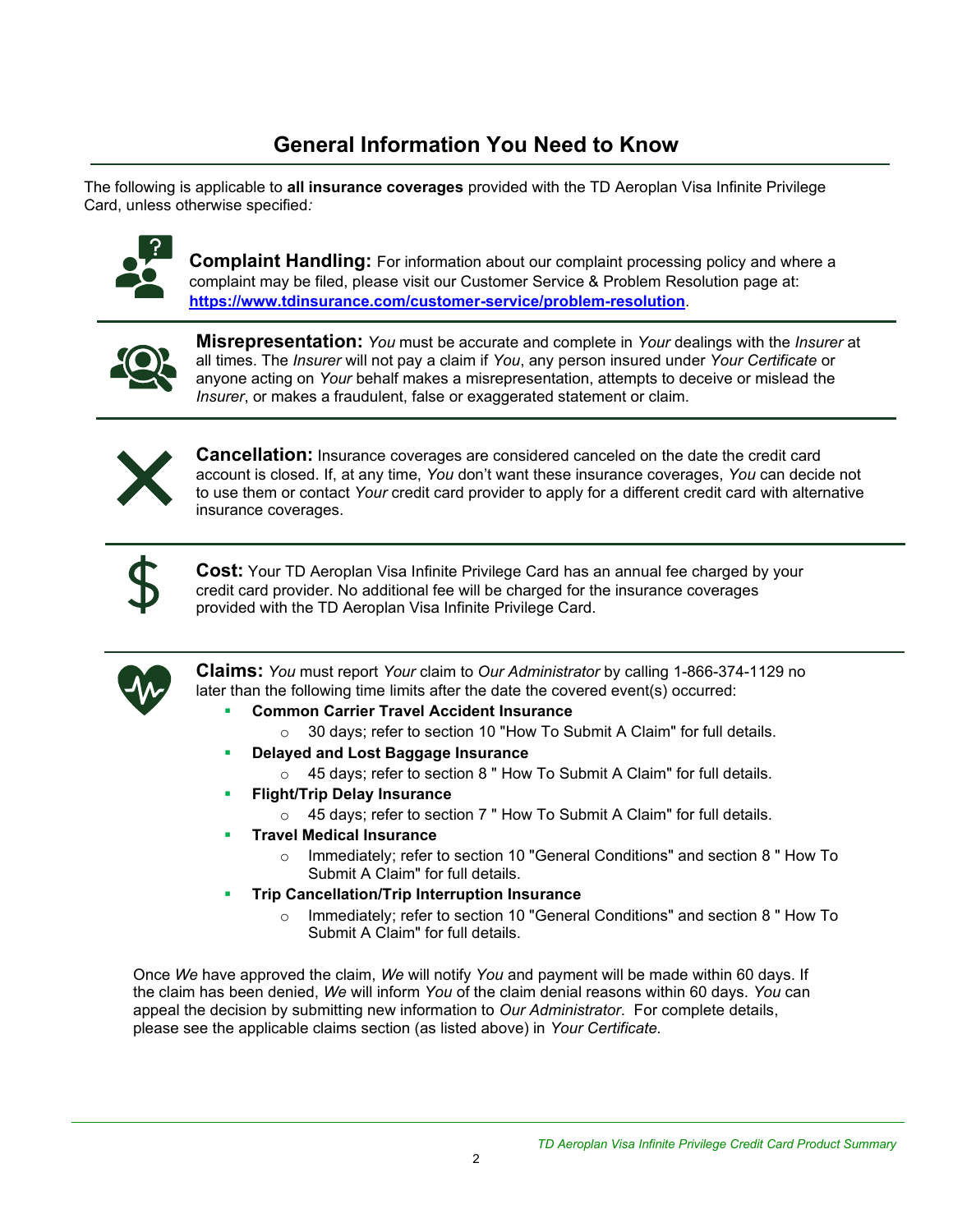# **General Information You Need to Know**

| <b>Eligibility:</b><br><b>Benefit</b>                                                             | <b>Who is Eligible</b>                                                                                                                                                                               | <b>Additional Eligibility Requirements</b>                                                                                                                                                                                                       |
|---------------------------------------------------------------------------------------------------|------------------------------------------------------------------------------------------------------------------------------------------------------------------------------------------------------|--------------------------------------------------------------------------------------------------------------------------------------------------------------------------------------------------------------------------------------------------|
| <b>Common Carrier Accident</b><br><b>Insurance</b><br><b>Flight/Trip Delay Insurance</b>          | <b>Primary Cardholder</b><br><b>Primary Cardholder's Spouse</b><br>Primary Cardholder's<br><b>Dependent Children</b><br><b>Additional Cardholder</b><br><b>Additional Cardholder's Spouse</b>        | The credit card must be in<br>good standing; and<br>The <i>Insured Person</i> must:<br>be a resident of<br>Canada; and<br>be able to provide proof<br>٠<br>of travel.                                                                            |
| Delayed and Lost Baggage<br><b>Insurance</b>                                                      | <b>Primary Cardholder</b><br><b>Primary Cardholder's Spouse</b><br>Primary Cardholder's<br><b>Dependent Children</b><br><b>Additional Cardholder</b><br>Additional Cardholder's Spouse               | The credit card must be in<br>٠<br>good standing; and<br>The Covered Person must:<br>be a resident of<br>Canada; and<br>be able to provide proof<br>of travel.                                                                                   |
| <b>Travel Medical Insurance</b><br><b>Trip Interruption/Trip</b><br><b>Cancellation Insurance</b> | <b>Primary Cardholder</b><br><b>Primary Cardholder's Spouse</b><br><b>Primary Cardholder's</b><br><b>Dependent Children</b><br><b>Additional Cardholder</b><br><b>Additional Cardholder's Spouse</b> | The credit card must be in<br>٠<br>good standing; and<br>The <i>Insured Person</i> must:<br>ш<br>be a resident of<br>Canada;<br>be able to provide<br>٠<br>proof of travel; and<br>have a valid GHIP<br>٠<br>(Travel Medical<br>Insurance Only). |

**Note:** For full details, please see the "Eligibility" section and/or the definition of "*Insured Person*" in each *Certificate*.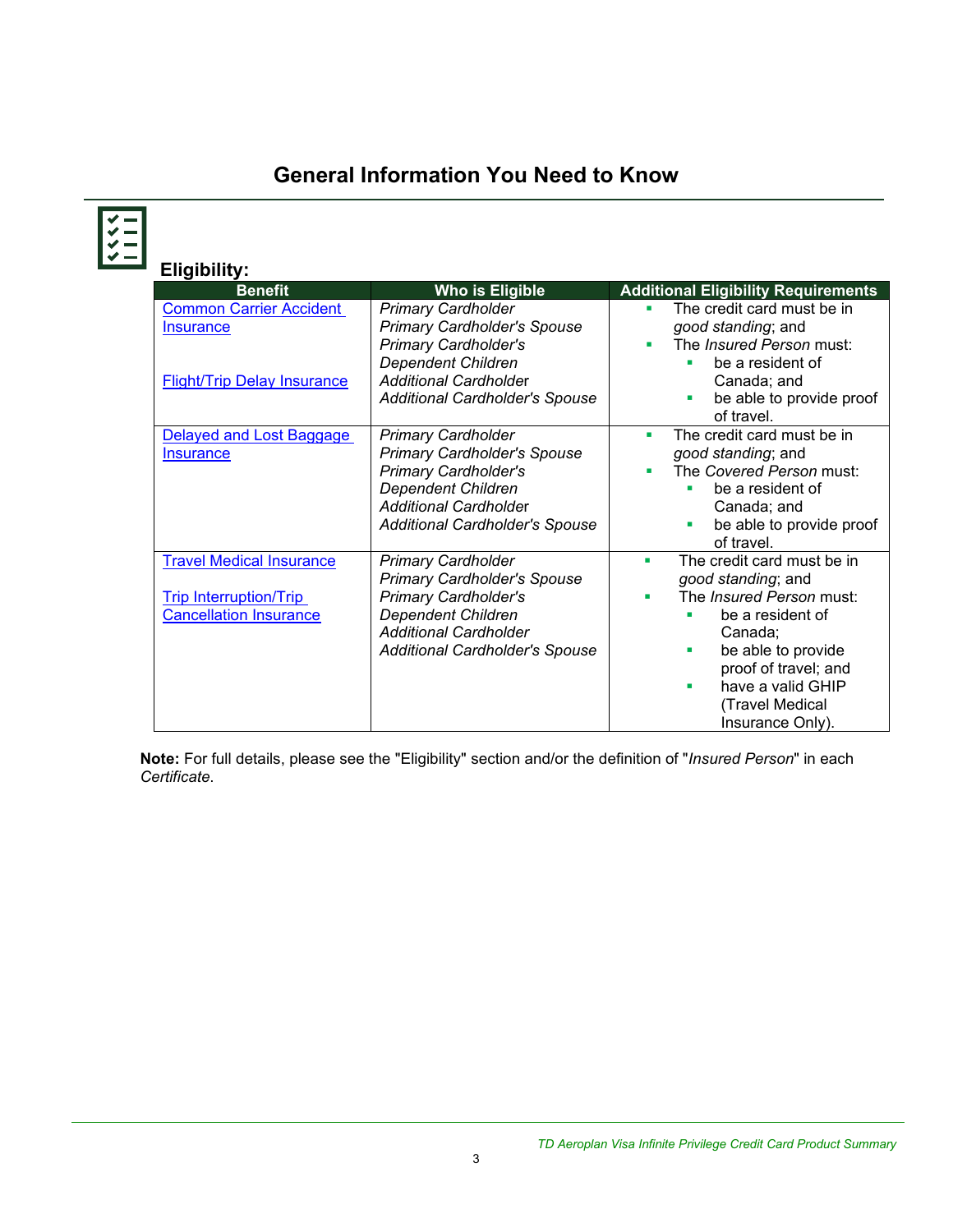<span id="page-3-0"></span>

## **Common Carrier Travel Accident Insurance**

*Issued by TD Life under Group Policy Number TGV009 (the "Policy") to The Toronto-Dominion Bank (the "Policyholder"). Global Excel provides Claims and Assistance services under the Group Policy.*

#### **What is included in this coverage?**

Common Carrier Travel Accident Insurance provides coverage if the *Insured Person(s)* suffers a covered *Loss* arising from and occurring on a *Covered Trip* while travelling on a *Common Carrier*.

#### **What are the benefits?**

| <b>Benefit</b>                                                                                                            | <b>Maximum Benefit Payable</b> |
|---------------------------------------------------------------------------------------------------------------------------|--------------------------------|
| Accidental Death or Dismemberment, Loss of Sight, Speech, or Hearing<br><b>Benefit</b>                                    |                                |
| <b>Accidental Loss of Life</b>                                                                                            | Up to \$500,000                |
| <b>Accidental Loss of Speech and Hearing</b>                                                                              | Up to \$500,000                |
| Accidental Loss of Both Hands or Both Feet or Sight of both Eyes or a<br>combination of Hand, a Foot, or Sight of One Eye | Up to \$500,000                |
| <b>Accidental Loss of One Arm or Leg</b>                                                                                  | Up to \$375,000                |
| Accidental Loss of One Hand or One Foot or Sight of One Eye                                                               | Up to \$333,350                |
| <b>Accidental Loss of Speech or Hearing</b>                                                                               | Up to \$333,350                |
| Accidental Loss of Thumb and Index Finger of the same Hand                                                                | Up to \$166,650                |
| Paralysis - Quadriplegia (Complete paralysis of both upper and lower<br>limbs)                                            | Up to \$500,000                |
| Permanent Total Disability (Available only to Primary Cardholder and<br>Spouse)                                           |                                |
| Paralysis - Paraplegia (Complete paralysis of both lower limbs)                                                           | Up to \$500,000                |
| Paralysis - Hemiplegia (Complete paralysis of upper and lower limbs of<br>one of side of the body)                        | Up to \$500,000                |
| <b>Permanent Total Disability</b>                                                                                         | Up to \$500,000                |
| Coma                                                                                                                      | Up to \$500,000                |
| <b>Special Benefits</b>                                                                                                   |                                |
| <b>Family Transportation Benefit</b>                                                                                      | Up to \$5,000                  |
| <b>Repatriation Benefit</b>                                                                                               | Up to \$10,000                 |
| <b>Rehabilitation Benefit</b>                                                                                             | Up to \$10,000                 |

**Note:** If an *Insured Person* has multiple *Losses* as a result of one accident, only the single largest benefit amount applicable to the *Loss* suffered is payable.

#### **What are the limitations and exclusions?**

This insurance contains limitations and exclusions (e.g. *Loss* resulting from suicide, attempted suicide or loss that is intentionally self-inflicted*, Loss* caused by declared or undeclared war, etc.).

For complete details, please see the "Exclusions" (Section 9) and "General Conditions" (Section 12) sections in *Your Certificate.*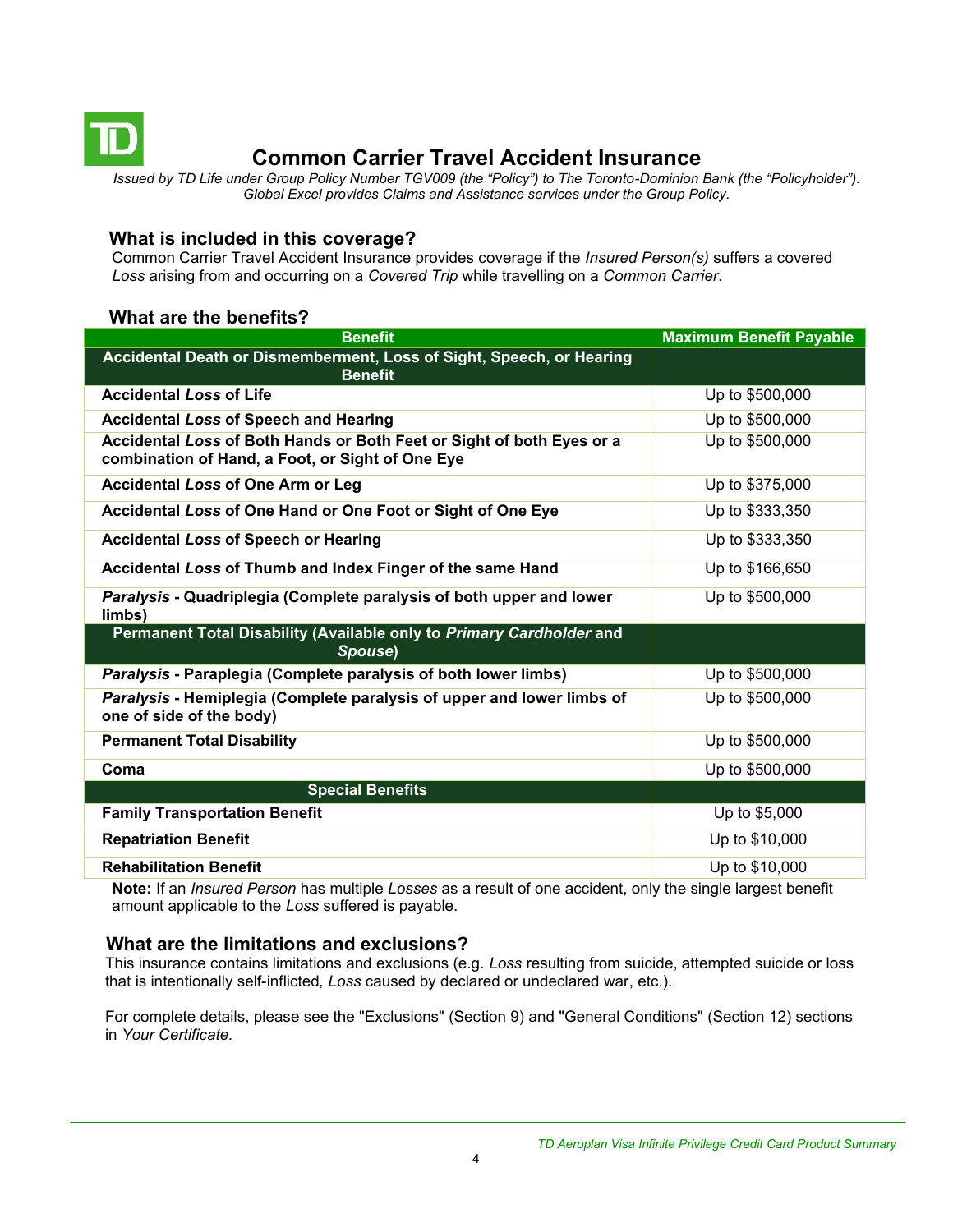<span id="page-4-0"></span>

## **Delayed and Lost Baggage Insurance**

*Issued by TD Home & Auto under Group Policy Number TDVB112008 (the "Policy") to The Toronto-Dominion Bank (the "Policyholder"). Global Excel provides Claims and Assistance services under the Group Policy.*

#### **What is included in this coverage?**

Delayed and Lost Baggage Insurance provides financial protection if a traveler's baggage has been lost while on a *Covered Trip* or the baggage has been delayed upon arrival at the final destination.

#### **What are the benefits?**

| <b>Benefit</b>                   | <b>Maximum Benefit Payable</b>                                                                                                                               |
|----------------------------------|--------------------------------------------------------------------------------------------------------------------------------------------------------------|
| <b>Delayed</b><br><b>Baggage</b> | For baggage delayed over 4 hours, up to \$1,000 of coverage per Covered<br>Person for the purchase of Essential Items, such as clothing and toiletries.      |
| Lost Baggage                     | Up to \$2,500 of coverage per Covered Person to reimburse You for the portion of<br>the replacement cost of personal property not covered by Common Carrier. |

**Note:** The total benefits payable for Delayed Baggage and Lost Baggage are subject to a maximum of \$2,500 per *Covered Person* per trip. To activate coverage, *You* must charge at least 75% of the *Ticket* cost to *Your*  TD Credit Card.

### **What are the limitations and exclusions?**

This insurance contains limitations and exclusions. For example, no coverage is provided for:

- Expenses incurred more than ninety-six (96) hours after arriving at the *Final Destination* as shown on the *Ticket*
- Expenses incurred after the *Checked Baggage* is returned to the *Covered Person*
- Baggage not checked
- Baggage held, seized, quarantined or destroyed by customs or a government agency
- **Money**
- **Securities**
- Credit cards and other negotiable instruments
- Tickets and documents or *Losses* occurring when the *Checked Baggage* is delayed on a *Covered Person's* return to their home province or territory of residence.

For complete details, please see the "Exclusion and Limitations" (Section 6) and "General Conditions" (Section 9) sections in *Your Certificate.*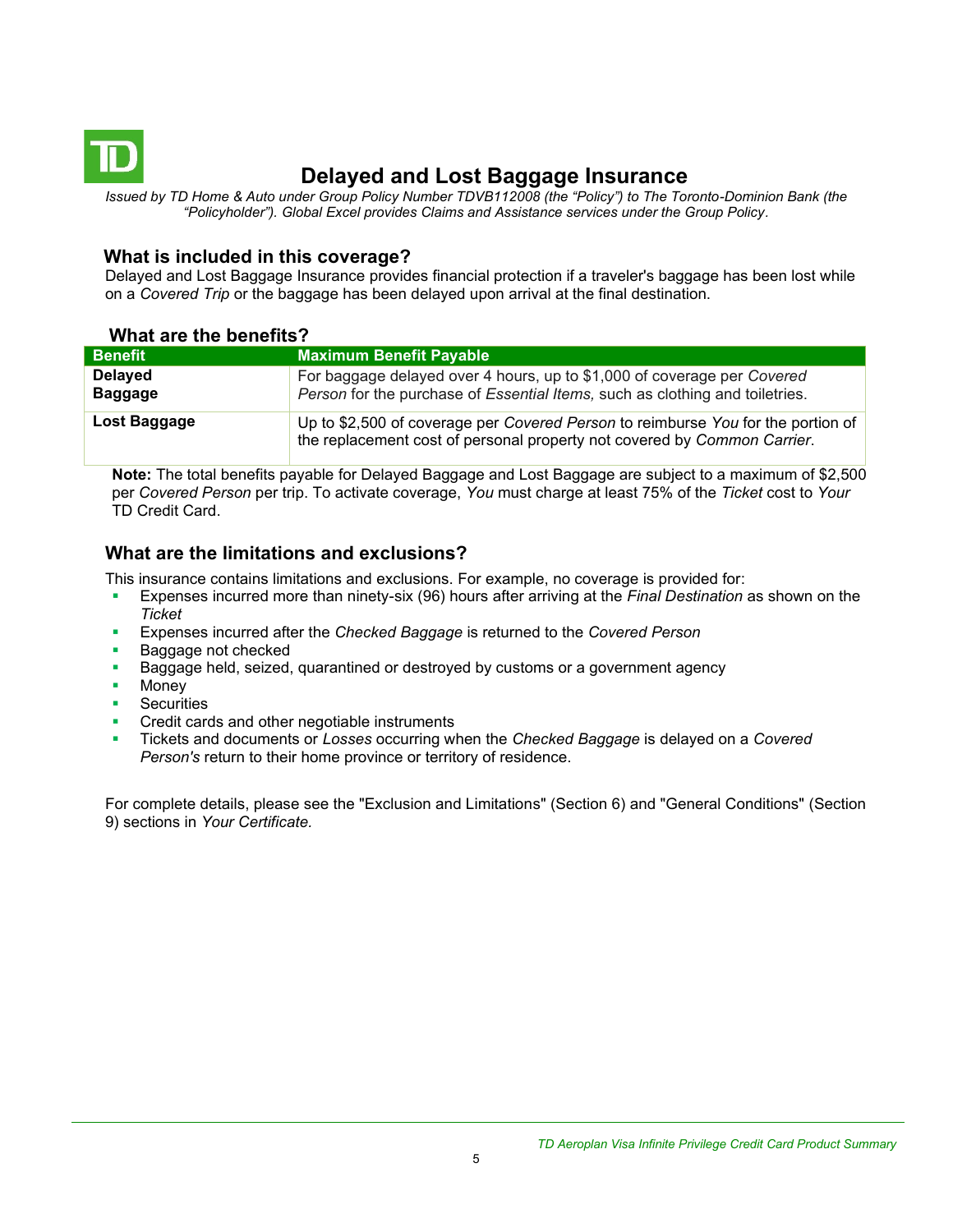<span id="page-5-0"></span>

## **Flight/Trip Delay Insurance**

*Issued by TD Home & Auto under Group Policy Number TGV010 (the "Policy") to The Toronto-Dominion Bank (the "Policyholder"). Global Excel provides Claims and Assistance services under the Group Policy.*

#### **What is included in this coverage?**

Flight/Trip Delay Insurance provides coverage to reimburse reasonable expenses for meals and accommodation while delayed for covered causes (e.g. severe weather condition, unforeseen equipment failure, strike or other job action, etc.) and reasonable additional ground transportation expenses.

### **What are the benefits?**

| <b>Benefit</b>     | <b>Maximum Benefit Payable</b>                                            |
|--------------------|---------------------------------------------------------------------------|
| <b>Flight/Trip</b> | Up to \$1,000 for reasonable expenses for meals and accommodation if your |
| <b>Delay</b>       | flight/trip is delayed for an eligible cause for 4 hours or more.         |

**Note**: To activate coverage, at least 75% of *Your* trip cost must be paid for using *Your* TD Credit Card and/or associated Aeroplan points.

#### **What are the limitations and exclusions?**

This insurance contains limitations and exclusions. For example, coverage does not include loss caused by:

- Any event made public prior to the date of booking
- Laws/regulations issued by any Government or Public Authority
- Strikes or labor disputes
- Bomb search or threat

For complete details, please see the "Description of Insurance Coverage" (Section 5) and "General Conditions" (Section 8) sections in *Your Certificate.*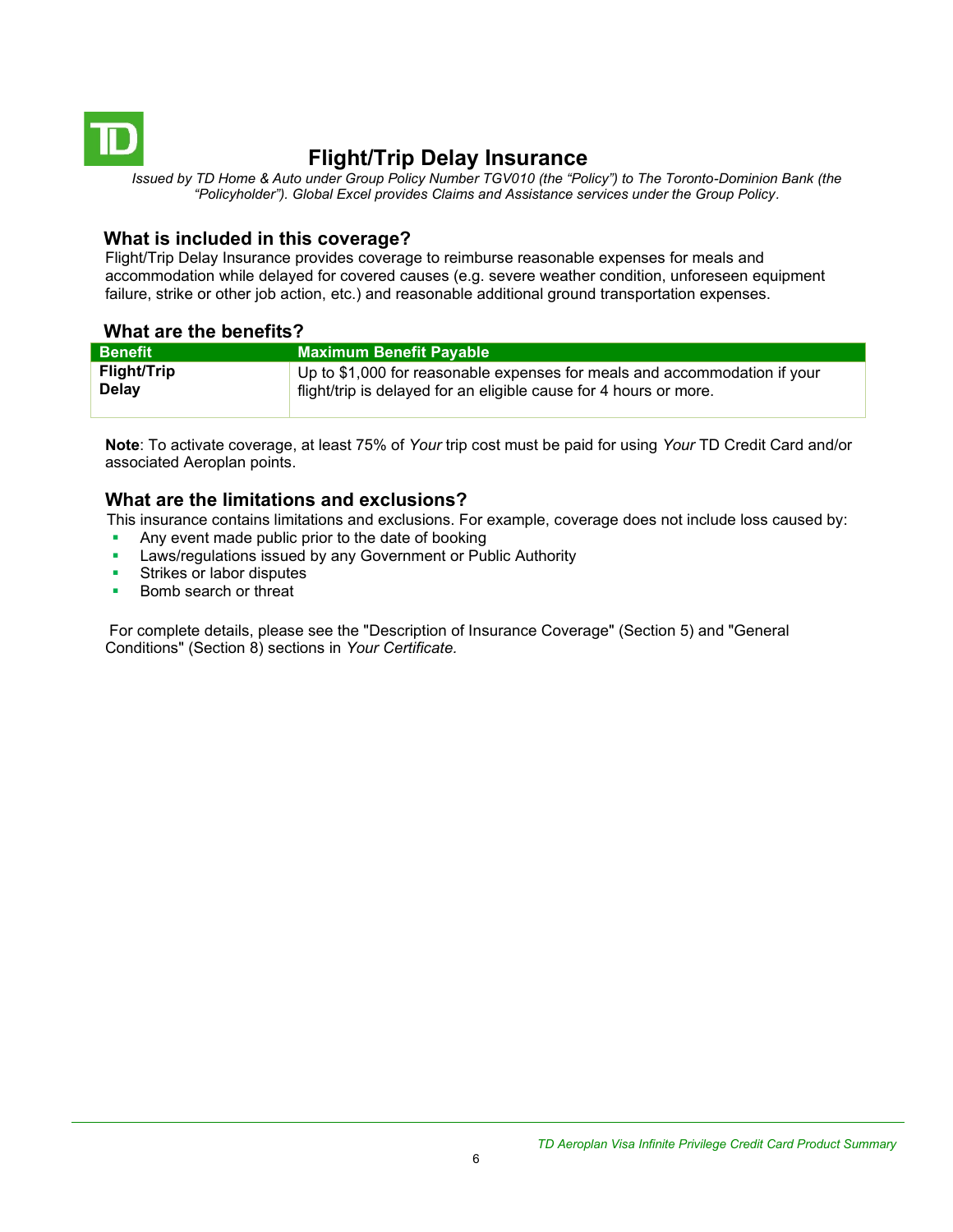<span id="page-6-0"></span>

## **Travel Medical Insurance**

*Underwritten by TD Life under Group Policy TI002 issued to The Toronto-Dominion Bank (the "Policyholder" or "TD Canada Trust"). Global Excel provides Claims and Assistance services.*

#### **What is included in this coverage?**

Travel Medical Insurance coverage pays a benefit if an *Insured Person* suffers an eligible *Medical Emergency*  during a *Covered Trip*.

### **What are the benefits?**

| Coverage                                                                                                                                                                 | <b>Maximum Benefit Payable</b><br>(per Insured Person per Covered Trip)                              |
|--------------------------------------------------------------------------------------------------------------------------------------------------------------------------|------------------------------------------------------------------------------------------------------|
| Medical Emergency Coverage including:<br>Hospital<br>Physician's bills<br>п<br>Diagnostic services<br>Ambulance<br>Medical appliances<br>٠<br>Emergency return home<br>٠ | Up to \$5,000,000                                                                                    |
| Private duty nursing                                                                                                                                                     | Up to \$5,000                                                                                        |
| Accidental dental                                                                                                                                                        | Up to \$2,000                                                                                        |
| <b>Bedside Companion</b>                                                                                                                                                 | Round trip economy air fare and up to \$1,500 for meals and<br>accommodation for a Bedside Companion |
| <b>Travelling Companion</b>                                                                                                                                              | One-way economy air fare                                                                             |
| Return and escort of Dependent Children                                                                                                                                  | One-way economy air fare and escort if required by airline                                           |
| Vehicle return                                                                                                                                                           | Up to \$1,000                                                                                        |
| Return of deceased                                                                                                                                                       | Up to \$5,000                                                                                        |

### **What are the limitations and exclusions?**

This insurance contains limitations and exclusions (e.g. *Medical Conditions* that are not *Stable*, pregnancy, child born on trip, excessive use of alcohol, high risk activities, etc.). This insurance may not cover claims related *to Pre-Existing Medical Conditions* (e.g. heart conditions, high blood pressure, arthritis, etc.) that existed prior to the date of departure.

For complete details, please see the "Limitations and Exclusions: What your insurance does not cover" (Section 6) and "General Conditions" (Section 10) sections in *Your Certificate*.

#### **What is the coverage period?**

If you are 64 years of age or under, coverage is provided for the first 31 consecutive days of *Your Covered Trip*. If you are 65 years of age or older, coverage is provided for the first 4 consecutive days of *Your Covered Trip*. If your trip is longer, y*ou* can apply to top-up existing coverage by contacting our *Administrator* by telephone, if each *Insured Person* qualifies for coverage.